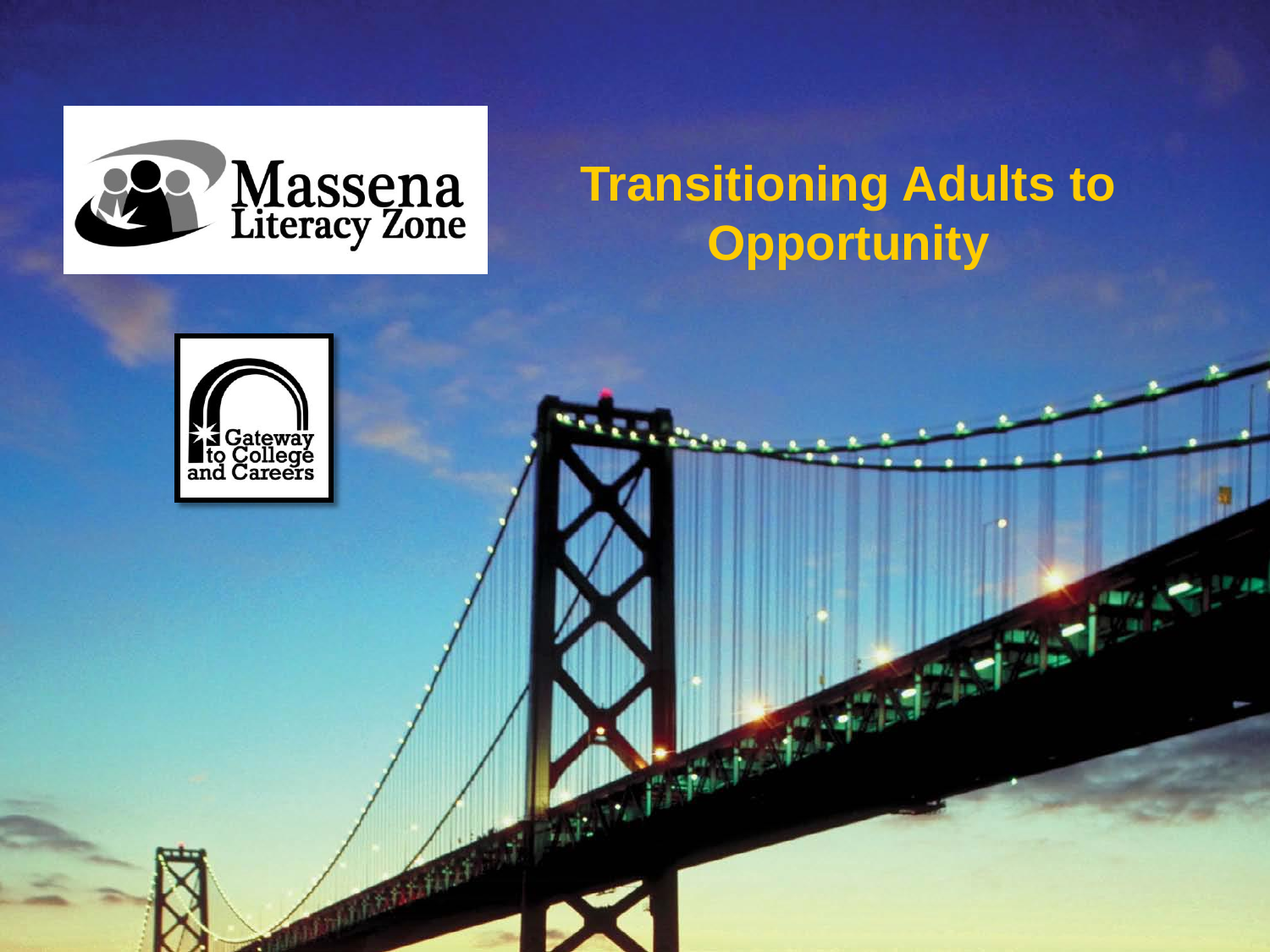# Locations



## ▶ NYS Department of Labor – 35 Glenn Street, Massena

#### ◦ Family Welcome Center

- Classroom LCD, Smart Board, Wireless Wi-Fi
- Computer Lab 20 Laptops for multi-purpose use
- Resource Room 12 PC's, Poly Com, Meeting Room

### ▶ Massena Public Library - 41 Glenn Street, Massena

- Center for Career and Community Engagement
	- Computer Resource Center 8 PC's, Printer, Meeting Room
	- Classroom 20 Laptops, LCD, Smart Board, Wireless Wi-Fi

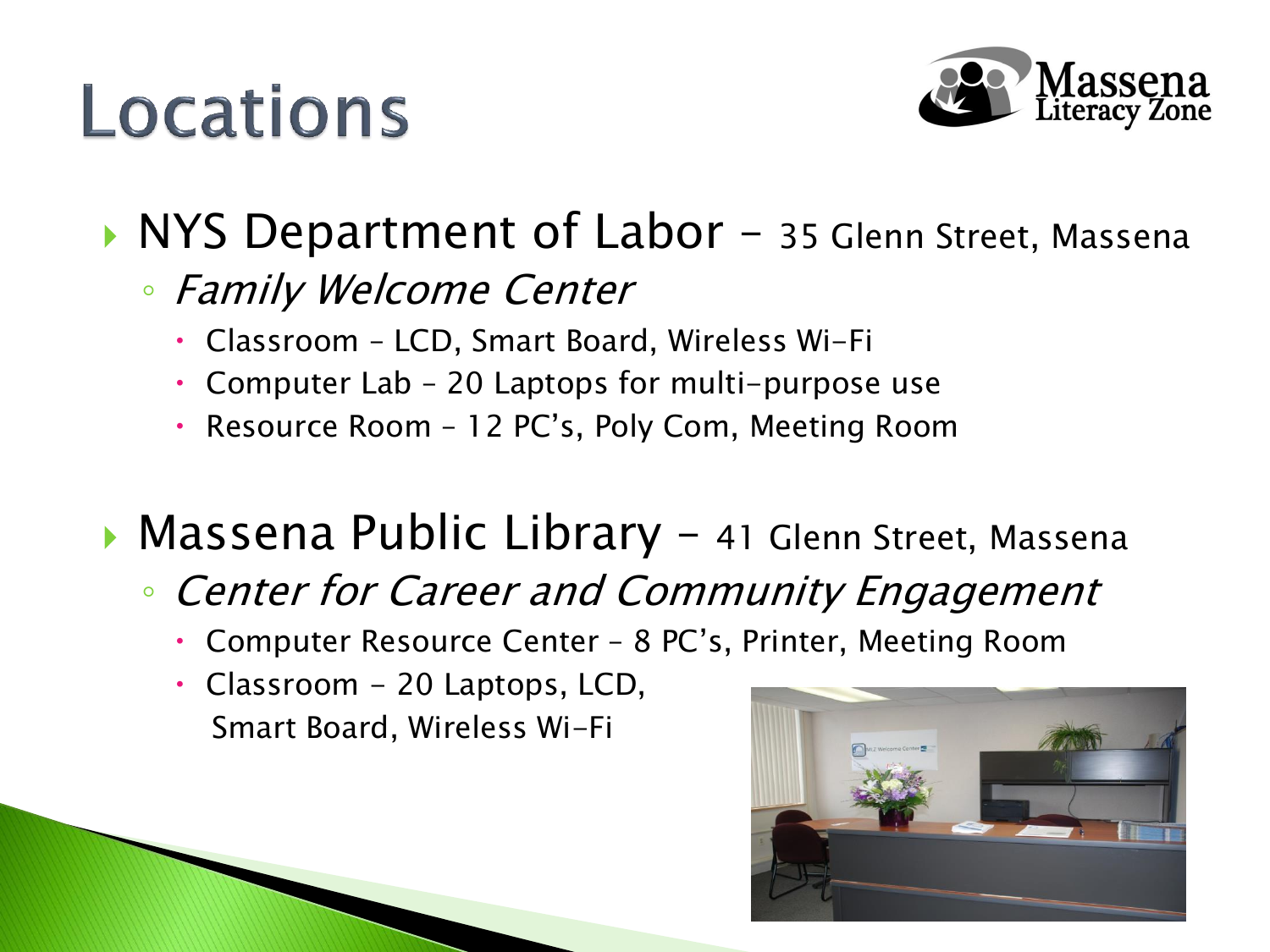# **Partner Agencies**

- St. Lawrence -Lewis BOCES
- Massena Central School District
- NYS Department of Labor
- Massena Public Library Town of Massena
- SLC Department of Social Services
- $ACCFS VR$
- SLC Community Development Program
- ▶ SUNY Canton
- SeaComm Federal Credit Union
- Voluntary Income Tax Assistance Program
- ▶ SLC One Stop
- SLC Workforce Investment Board
- **Massena Town Museum**
- Literacy Of Northern New York
- ▶ Cornell Cooperative Extension Eat Smart NY
- ▶ SLC Department of Public Health
- **North Country Children's Clinic**
- Massena Memorial Hospital
- Massena Neighborhood Center
- Massena Independent Living Center



- SLC Veteran's Affairs
- SLC Office for the Aging
- Massena Chamber of Commerce
- Massena Police Department
- Massena Housing Authority
- Massena Volunteer Fire Department
- An Italian Affair
- Hairitage House
- TJMaxx
- Wal-Mart
- Hannaford Supermarkets
- Mainly Music
- Office Max
- St. Lawrence Centre Mall
- ▶ Home Depot
- Friends of the Nature Center

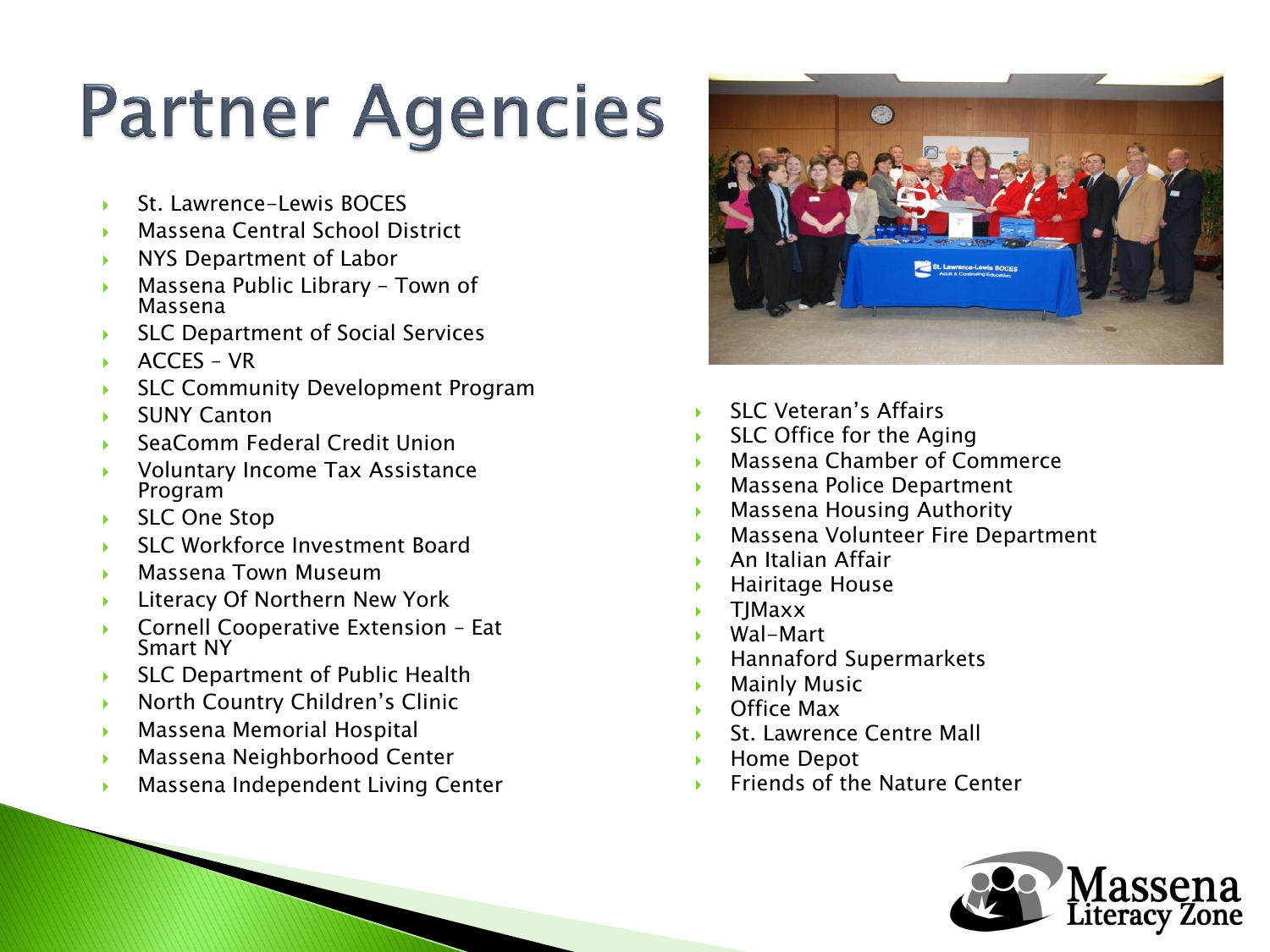

## Foundational Literacy

#### **Massena Gateway to College and Careers Program**

A supported Career and Academic Pathway for Adults



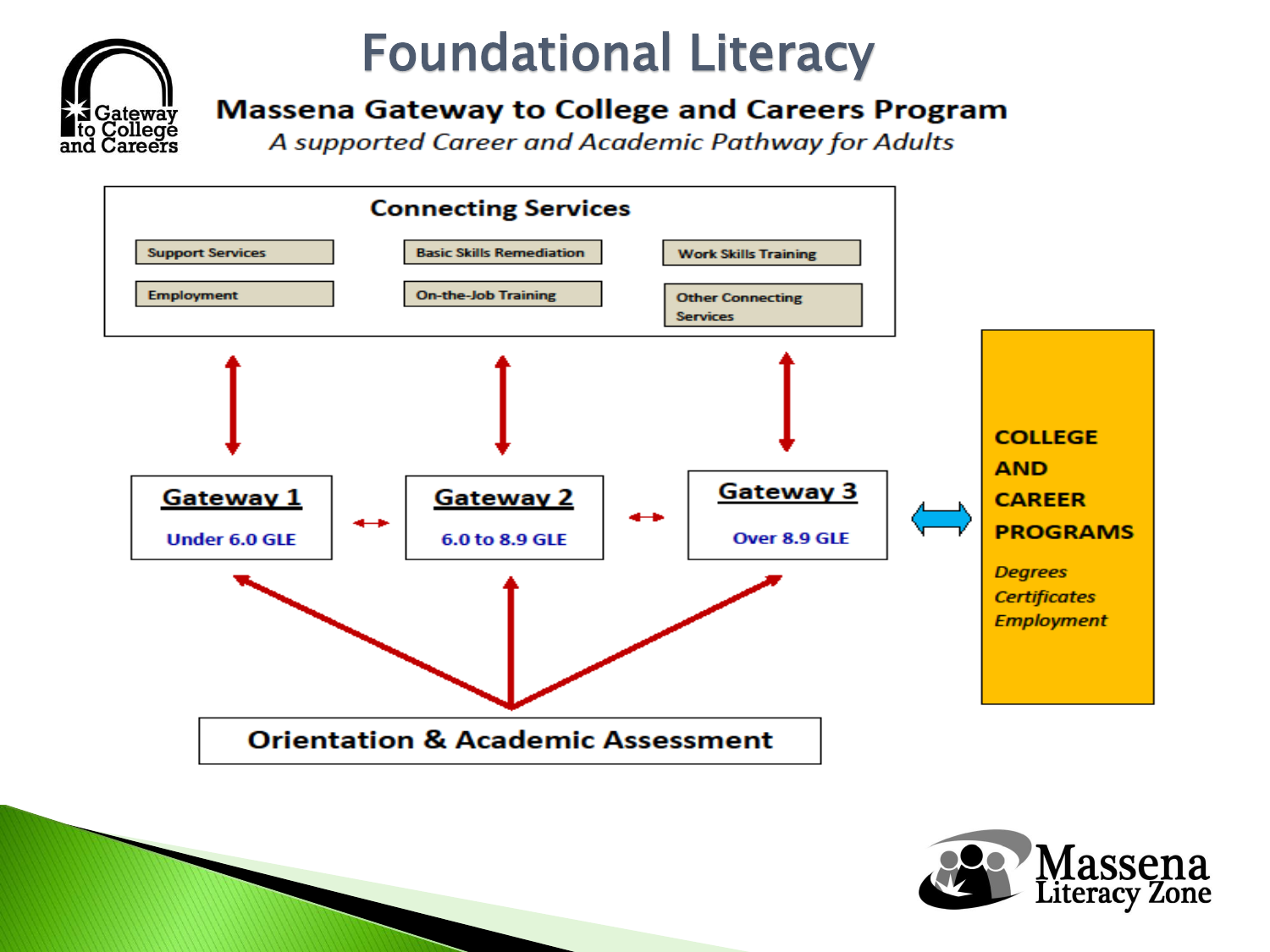## Programs & Services



![](_page_4_Picture_2.jpeg)